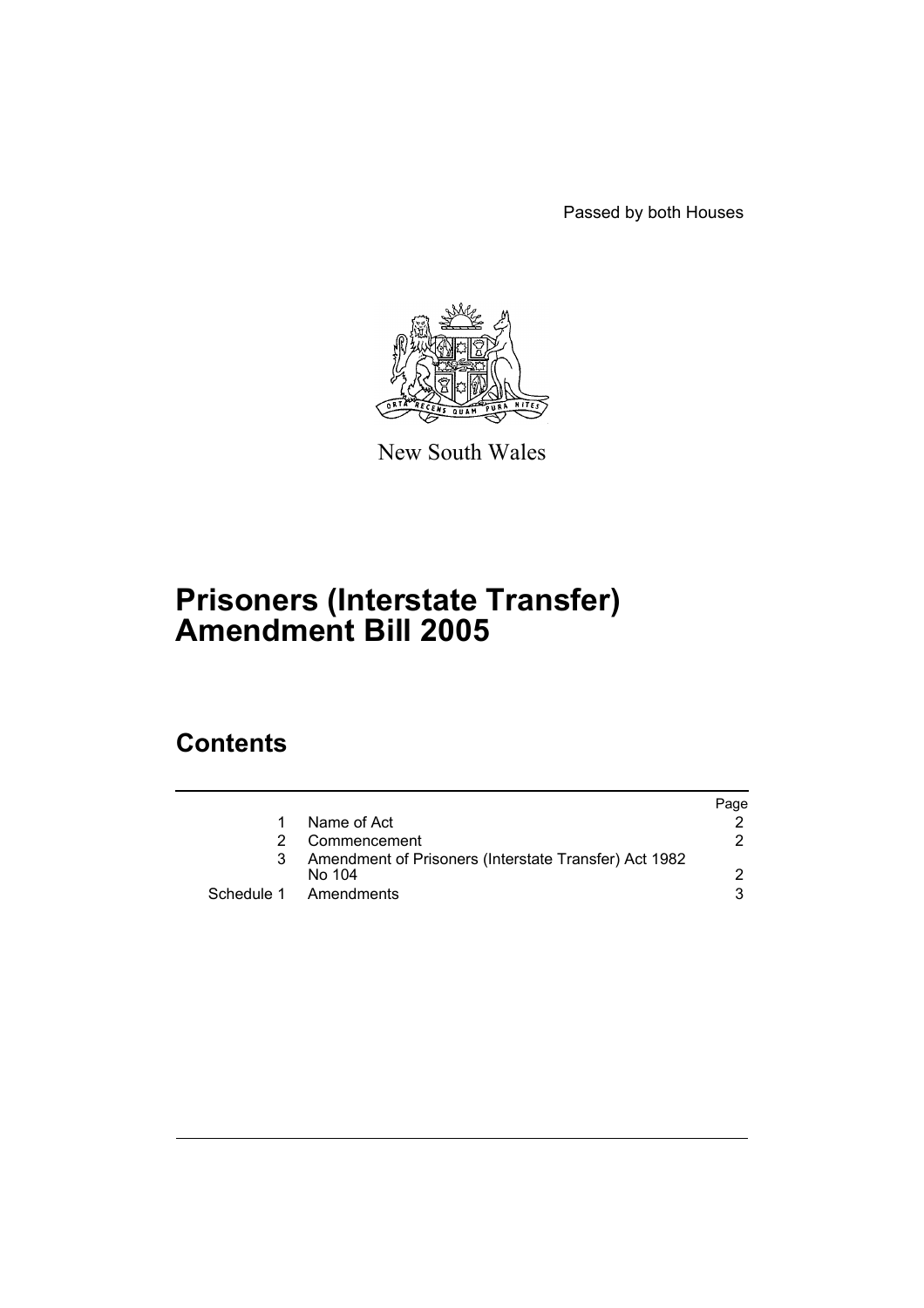*I certify that this PUBLIC BILL, which originated in the LEGISLATIVE ASSEMBLY, has finally passed the LEGISLATIVE COUNCIL and the LEGISLATIVE ASSEMBLY of NEW SOUTH WALES.*

> *Clerk of the Legislative Assembly. Legislative Assembly, Sydney, , 2005*



New South Wales

# **Prisoners (Interstate Transfer) Amendment Bill 2005**

Act No , 2005

An Act to amend the *Prisoners (Interstate Transfer) Act 1982* to make further provision with respect to interstate transfers at the request of prisoners; and for other purposes.

*I have examined this Bill, and find it to correspond in all respects with the Bill as finally passed by both Houses.*

*Chairman of Committees of the Legislative Assembly.*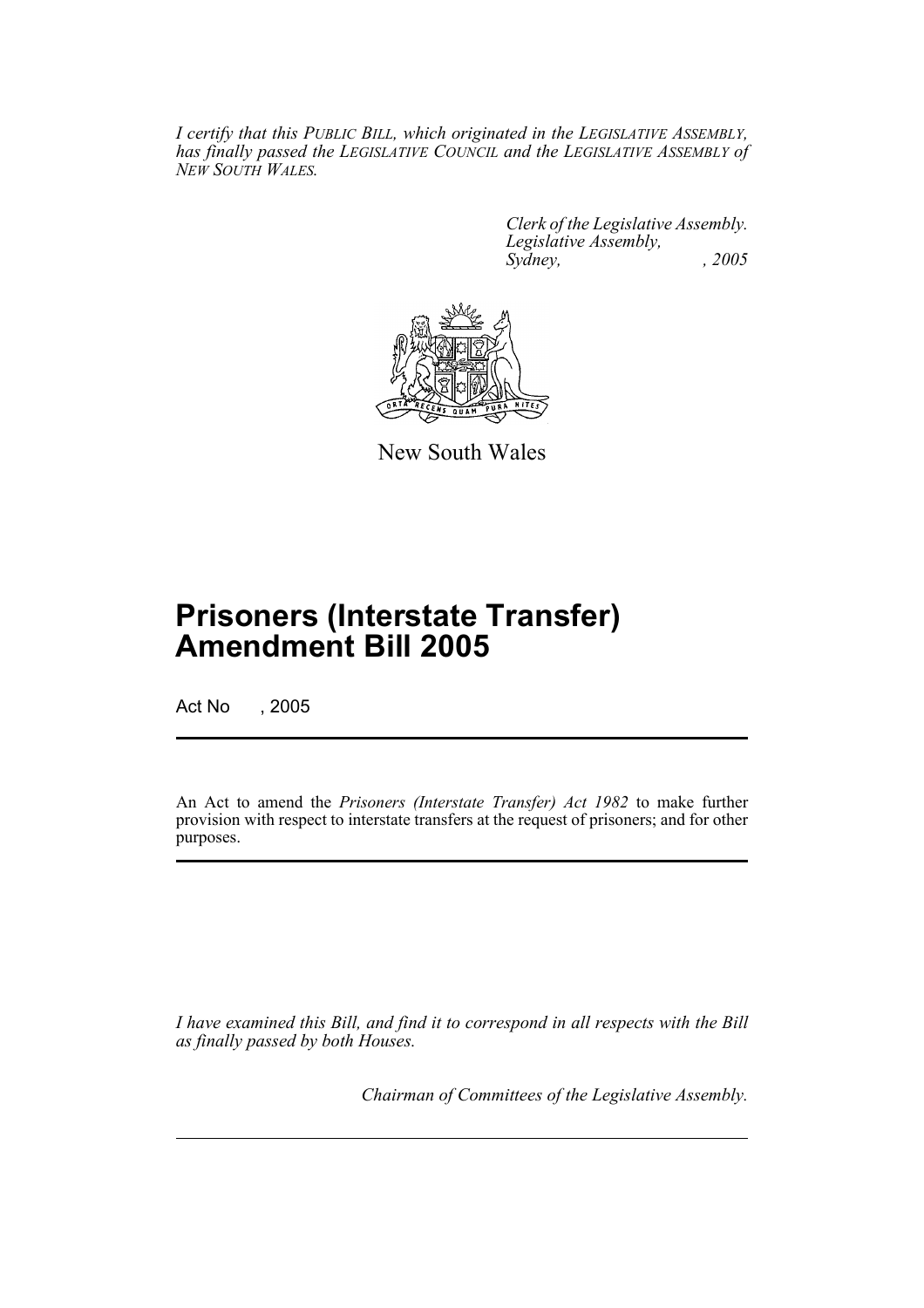#### **The Legislature of New South Wales enacts:**

#### **1 Name of Act**

This Act is the *Prisoners (Interstate Transfer) Amendment Act 2005*.

#### **2 Commencement**

This Act commences on a day or days to be appointed by proclamation.

### **3 Amendment of Prisoners (Interstate Transfer) Act 1982 No 104**

The *Prisoners (Interstate Transfer) Act 1982* is amended as set out in Schedule 1.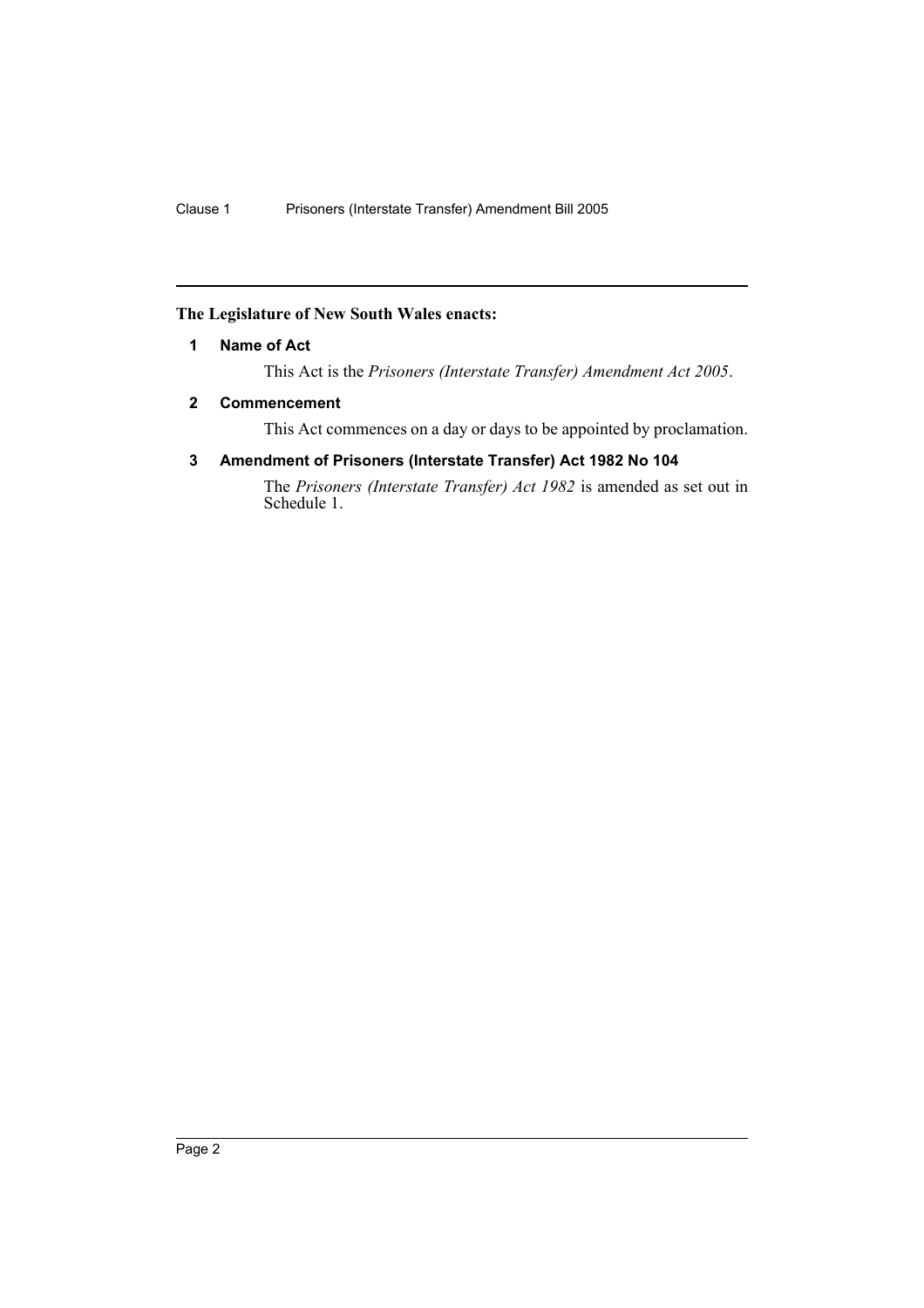Prisoners (Interstate Transfer) Amendment Bill 2005

Amendments **Schedule 1** and the set of the set of the set of the set of the set of the set of the set of the set of the set of the set of the set of the set of the set of the set of the set of the set of the set of the set

(Section 3)

# **Schedule 1 Amendments**

#### **[1] Part 2, heading**

Omit "**Transfer for prisoner's welfare**".

Insert instead "**Transfer at request of prisoner**".

#### **[2] Section 7 Requests for, and orders of, transfer**

Omit "in the interests of the welfare of the prisoner" wherever occurring in section  $7(1)(b)$ ,  $(3)(b)$  and  $(5)(b)$ .

### **[3] Section 10A**

Insert after section 10:

#### **10A Matters to which Minister may have regard**

In forming an opinion or exercising any discretion under this Part, the Minister may have regard to any one or more of the following:

- (a) the welfare of the prisoner concerned,
- (b) the administration of justice in this or any other State,
- (c) the security and good order of any prison in this or any other State,
- (d) the safe custody of the prisoner,
- (e) the protection of the community in this or any other State,
- (f) any other matter the Minister considers relevant.

### **[4] Section 11 Reports**

Omit "may have regard to reports" from section 11 (1). Insert instead "by reference to reports".

#### **[5] Section 23 Provisions ancillary to section 20**

Omit "it is in the interests of the welfare of the person that" from section 23 (1) (a).